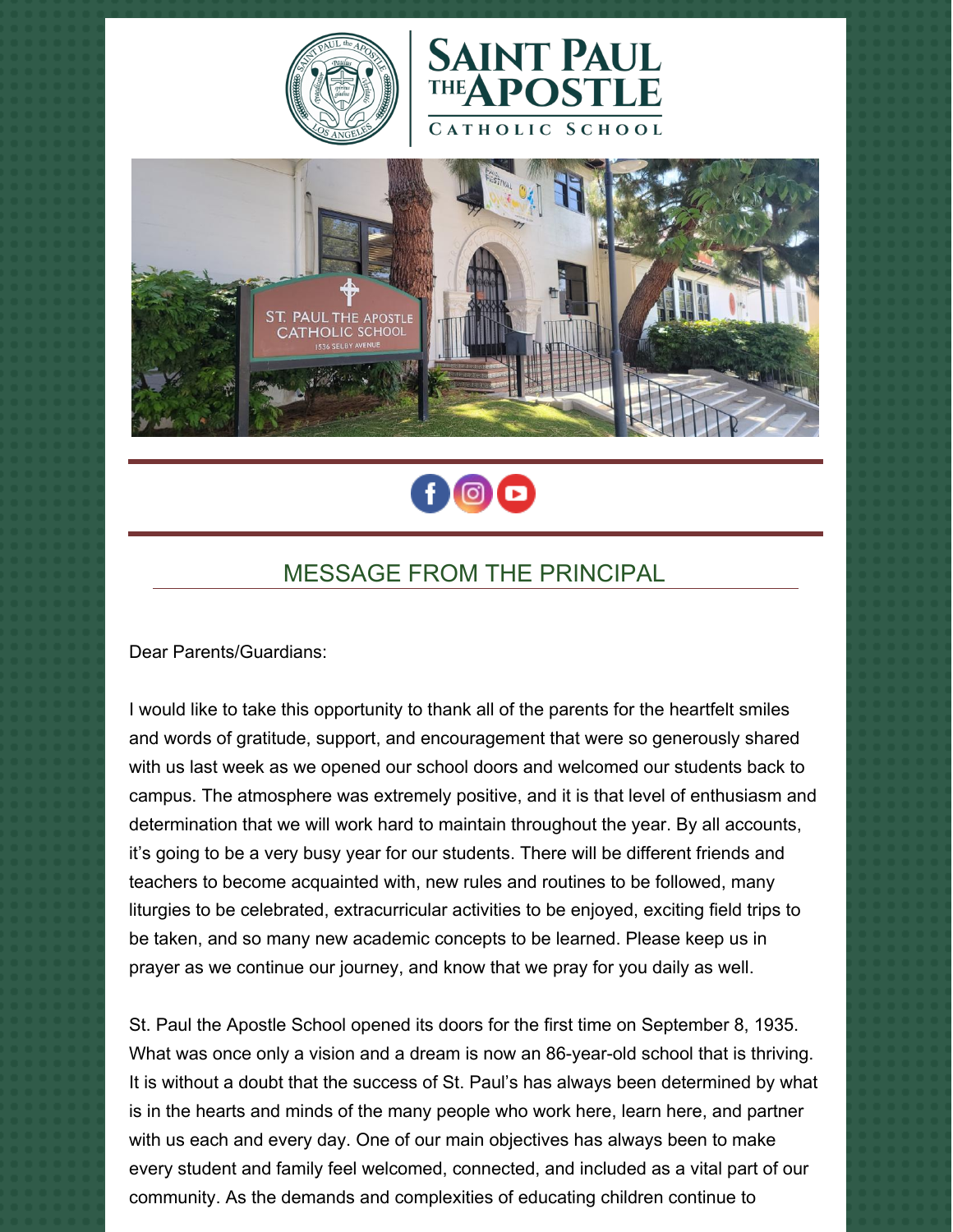increase—especially during this time of COVID—it becomes more and more evident that we must continue to work together to ensure that our students are able to reach their highest potential in a safe and nurturing environment. This is our goal every single day!

And speaking of student potential, please note that STAR assessments for the first trimester will begin NEXT week for all kindergarten through 8th grade students. The primary reason for these assessments is to gain pertinent data regarding reading and math that will assist us in making sound educational decisions about student learning, teacher instruction, and curriculum development. This is data that is continuously disaggregated and analyzed as student learning outcomes are measured. Our commitment to our students inspires us to want to provide the most effective instruction possible. Because the assessments are timed and administered in sequence, it is very important that our students are not absent next week, and that they arrive at school on time. It is equally important that they get plenty of sleep and eat a nutritious breakfast before coming to school so they are alert and able to function at their best. Your understanding and cooperation regarding this significant matter are very much appreciated.

As we continue to move forward this year, it is my hope that we will embrace the many challenges of the future while we continue to cherish and acclaim the traditions of the past. In doing so, we will be blessed for many years to come!

Peace and Blessings,

Crystal Pinkofsky

# **ANNOUNCEMENTS**

#### **SPA COVID TESTING**



Our next round of COVID testing for all faculty, staff, and students will be held this **Wednesday, September 1, beginning at 8:15 a.m**. The **ONLY** document your children will need to have for testing is a dated and signed copy of the **COVID-19 Patient Test Request Form**. You do **NOT** need to send the Blanket Consent

Form, nor a copy of your Insurance card. When completing the Patient Request Form, please remember to **include your email address** so that the results of the lab test can be sent directly to you, as well as Nurse Anderson. Any measures that we can take to help keep our community safe is well worth the effort. Thank you for your cooperation regarding this very important matter!

**[COVID-19](https://school.sp-apostle.org/wp-content/uploads/2021/08/PATIENT-REQ-FORM-7-15-21.pdf) Patient Test Request Form Link**